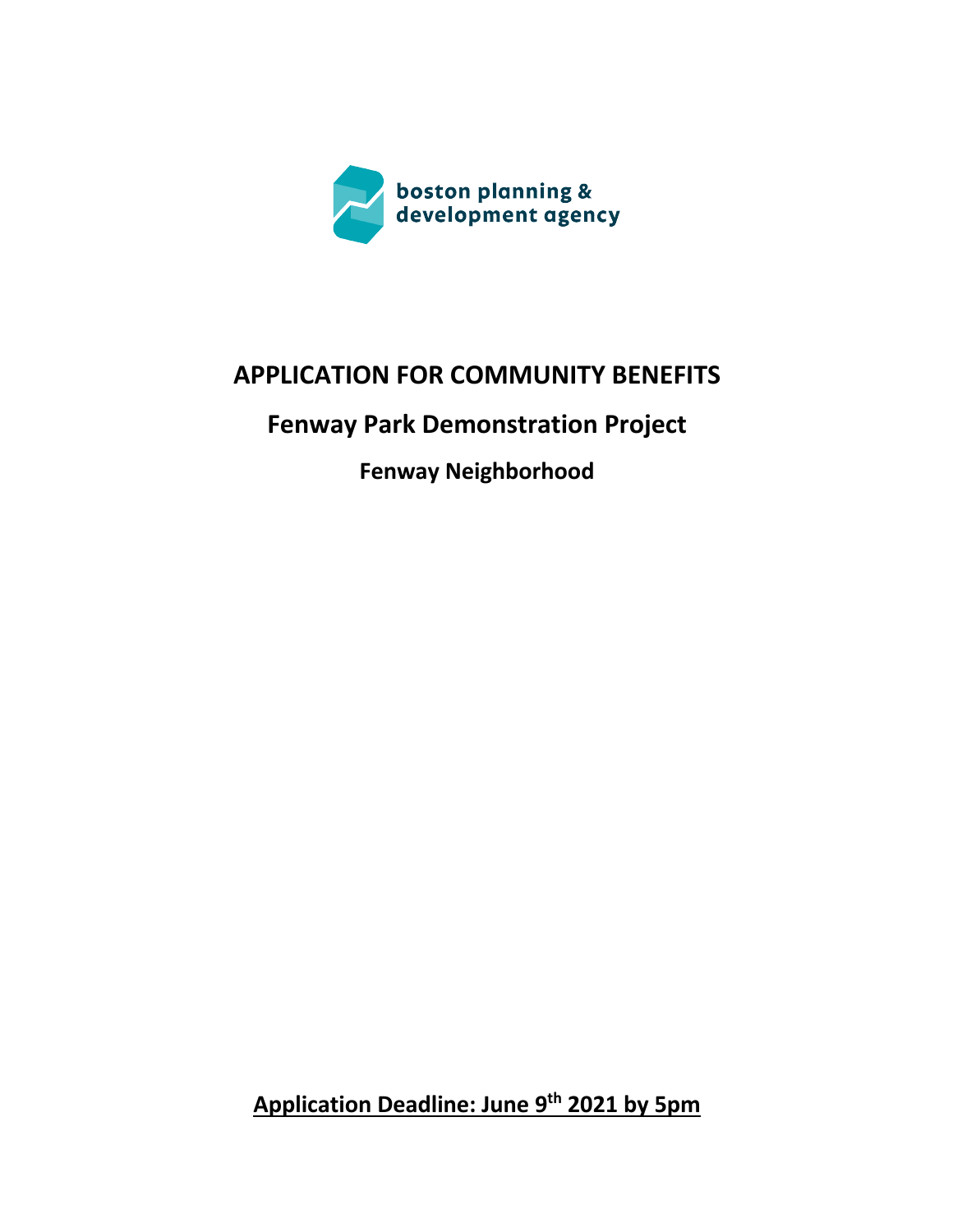## **TABLE OF CONTENTS**

|                                           | <b>PAGE</b> |
|-------------------------------------------|-------------|
| Introduction                              | 1           |
| <b>Community Benefit Application</b>      |             |
| <b>Proposal Checklist</b>                 | 2           |
| <b>Application Procedures</b>             | 3           |
| <b>Fund Application Executive Summary</b> | 4           |
| <b>Fund Application</b>                   | $5-8$       |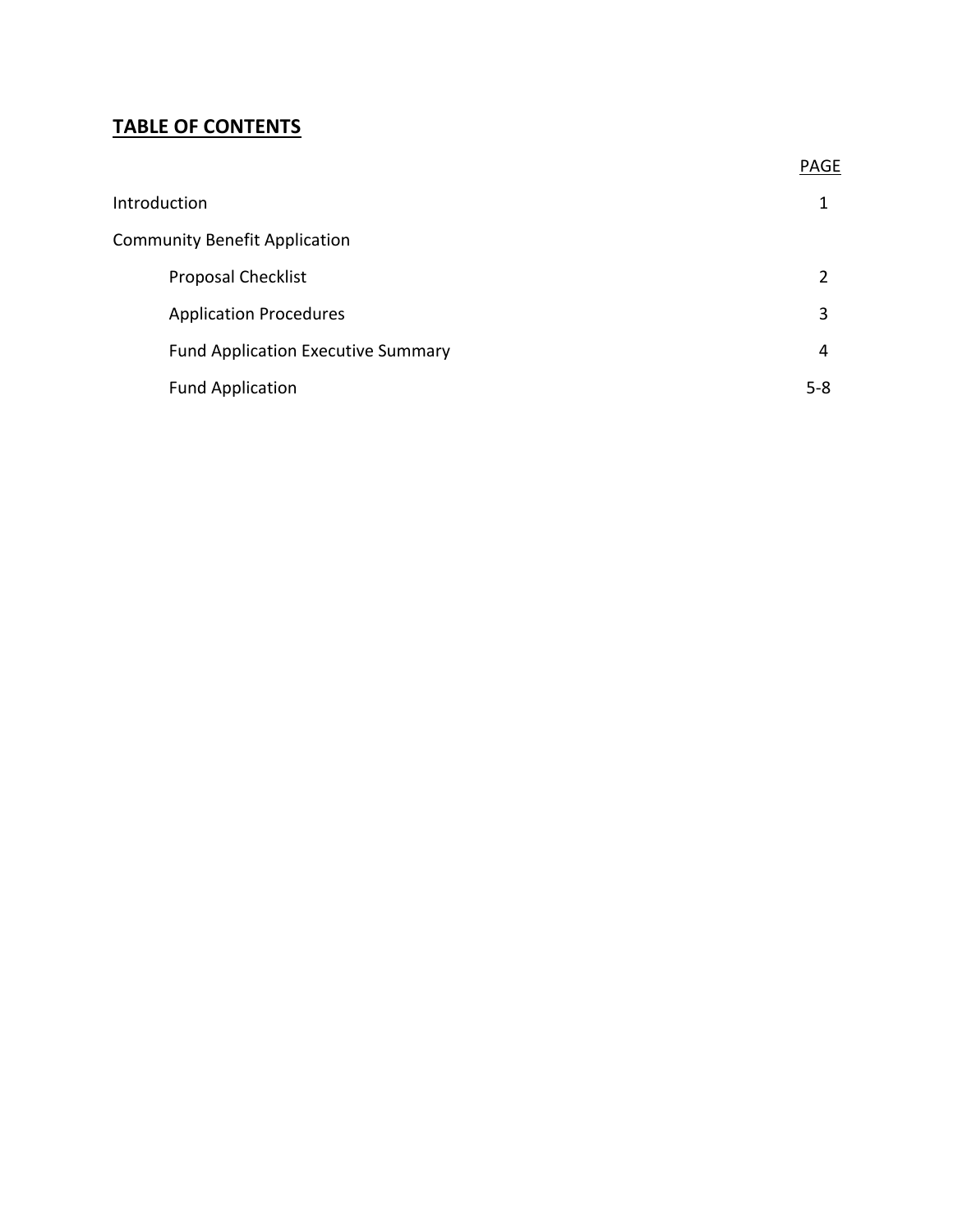### **COMMUNITY BENEFIT FUND APPLICATION**

In September of 2013 the Boston Redevelopment Authority ("BRA") Board, now the Boston Planning & Development Agency ("BPDA"), approved the Fenway Park Demonstration Project. This action resulted in the granting of easement rights on Yawkey Way, now known as Jersey Street, to the Boston Red Sox ("Red Sox") for game days as well as air rights over Lansdowne Street to accommodate the Green Monster Seats. As part of the Fenway Park Demonstration Project, the Red Sox agreed to contribute \$1,000,000 over 10 years to be used towards beautification efforts in the Fenway Neighborhood.

Up to **\$100,000** will be available in this round of funding.

Applicants are required to submit to the BPDA a plan that describes how the applicant will utilize the community benefit funds to address the objectives listed below in a manner that will produce the greatest measurable impact on the community. All awards will be subject to BPDA Board authorization and chosen applicants will be required to enter into a grant agreement with the BPDA.

Applicants are required to submit a detailed budget and comprehensive plan describing their objectives and goals if they are to receive funding.

The BPDA sets forth basic objectives against which the plan and the applicant's performance under the plan will be evaluated by the BPDA. The applicant must state how it will pursue these objectives.

Objectives:

- **Applicant's project must benefit the Fenway Neighborhood.**
- **Applicant's services must be a public beautification project, either temporary or permanent, that is fully accessible to the public.**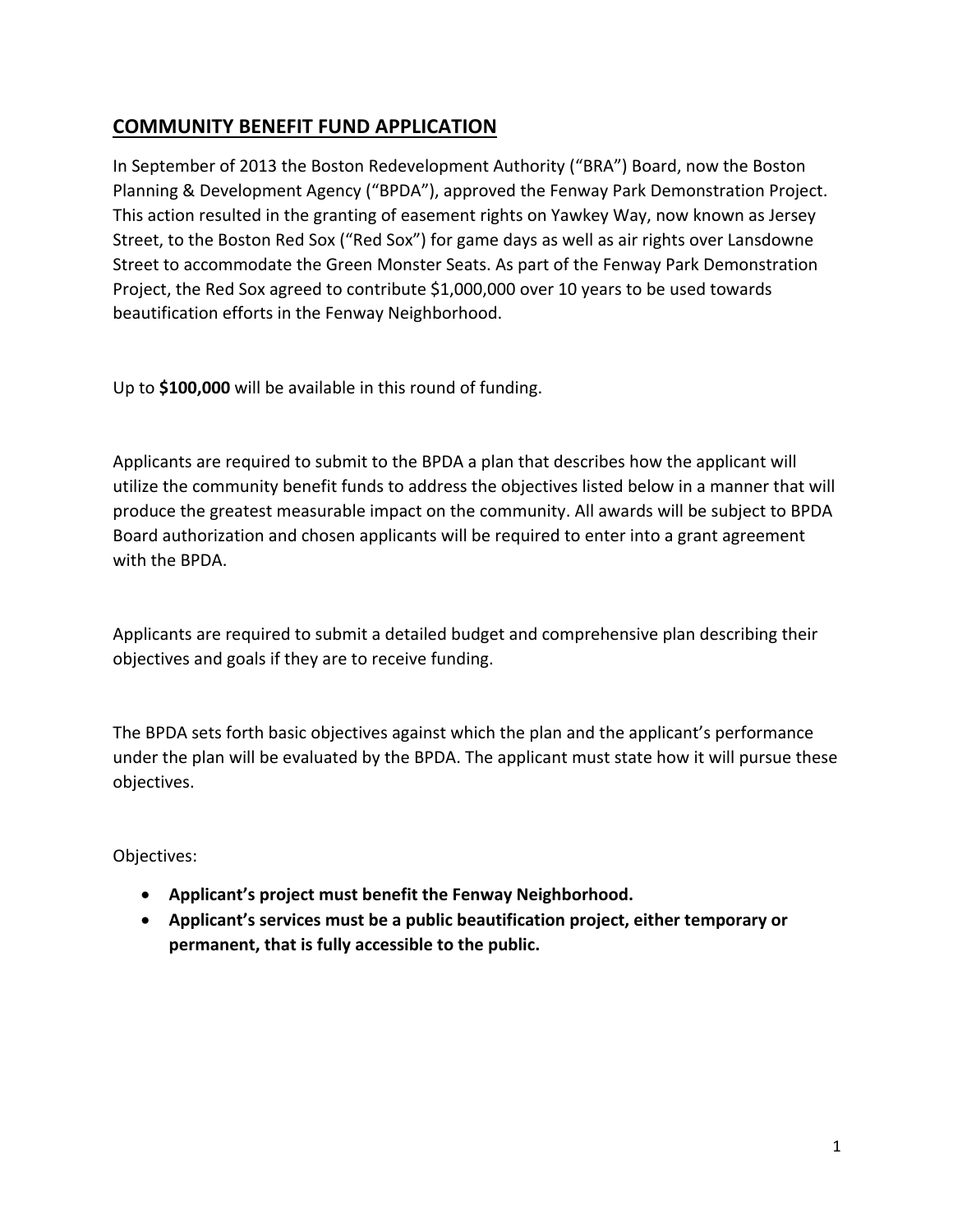#### **PROPOSAL CHECKLIST**

#### **Applications Are Due: 6/9/2021 by 5pm**

As a final step before submitting your application, use this checklist to ensure that your application is complete.

All organizations applying for community benefit funds must complete and submit *ONE ELECTRONIC COPY* of the following BPDA community benefit fund documents.

- $\Box$  Completed Application
- $\Box$  Program Budget
- $\Box$  Nonprofit Board of Directors Roster
- $\Box$  Federal Tax Exemption Determination Letter
- $\Box$  Organization Certificate of Good Standing (Provided by the Secretary of the Commonwealth's Office)

Or such other documentation that the BPDA may request, if necessary.

Board members must disclose if they, or any immediate family members, are employees of the BPDA and may not participate in the review and/or approval of a grant award.

Proposals must be emailed to the below email address. Incomplete, hand-delivered, or mailed applications will not be accepted.

Completed applications and required attachments must be received no later than **6/9/2021 by 5pm**. No extensions will be granted.

#### **SUBMIT YOUR ELECTRONIC APPLICATION TO:**

Brian Norton

Mayor's Office of Workforce Development (OWD)

Email: brian.norton@boston.gov

617-918-5283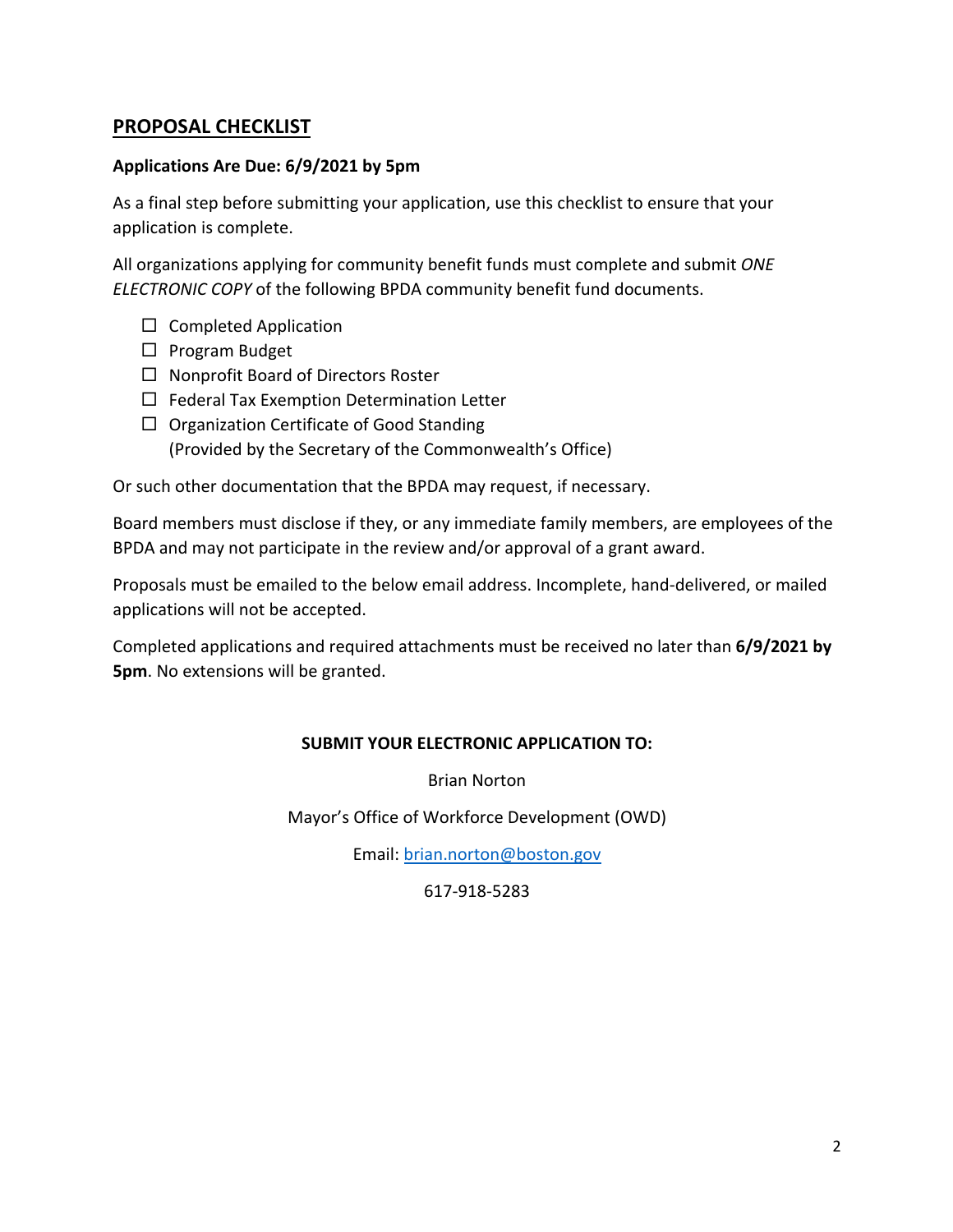### **APPLICATION PROCEDURES**

As designated by the BPDA, an applicant for community benefit funding must be a nonprofit corporation operating in Massachusetts and/or an organization that has identified a local nonprofit to act as its fiscal agent.

If an applicant applies for funds using a local nonprofit corporation as its fiscal agent, an agreement must be signed by the authorized signatories for each organization indicating the relationship between the parties with respect to the application for community benefit funds. This agreement must be submitted by the application deadline.

In addition, all funded activities must be eligible and meet the objectives set forth by the BPDA:

- **Applicant's project must benefit the Fenway neighborhood.**
- **Applicant's services must be a public beautification project, either temporary or permanent, that is fully accessible to the public.**

Follow the prescribed format for application preparation closely. Present information in the order indicated. Submit all requested information or indicate not applicable ("N/A") where appropriate.

Do not submit materials other than those specifically requested.

If an applicant (a) makes a false statement or misrepresentation in this application to obtain community benefit funding or (b) uses the funds inconsistent with the applied for use, the funds and grant agreement may be in default. The BPDA may declare all or any part of the funds repayable to the BPDA and the contract voided. The applicant may also be barred from applying for future community benefit funding.

Please note that some proposals may require City of Boston or other public agency approvals (Public Improvements Commission, Boston Parks Department, etc.). If an applicant is awarded funding for a proposal requiring public agency approvals, disbursement of funding will be contingent upon such approvals. It is incumbent on the applicant to find out if its proposal requires public agency approvals.

Review committee recommendations for funding will be approved by the BPDA Board. A grant agreement will be executed prior to any disbursement of funds. Recommendations will be based on a variety of factors including specificity and clarity of plan, cost, conformity with the stated objectives, and projected outcomes if funding is awarded.

Successful applicants must provide a written summary of accomplishments, and expenditures, within 90 days after grant completion and submit it to brian.norton@boston.gov**.** Applicants may be ineligible for future funding if written summary is not provided in a timely manner.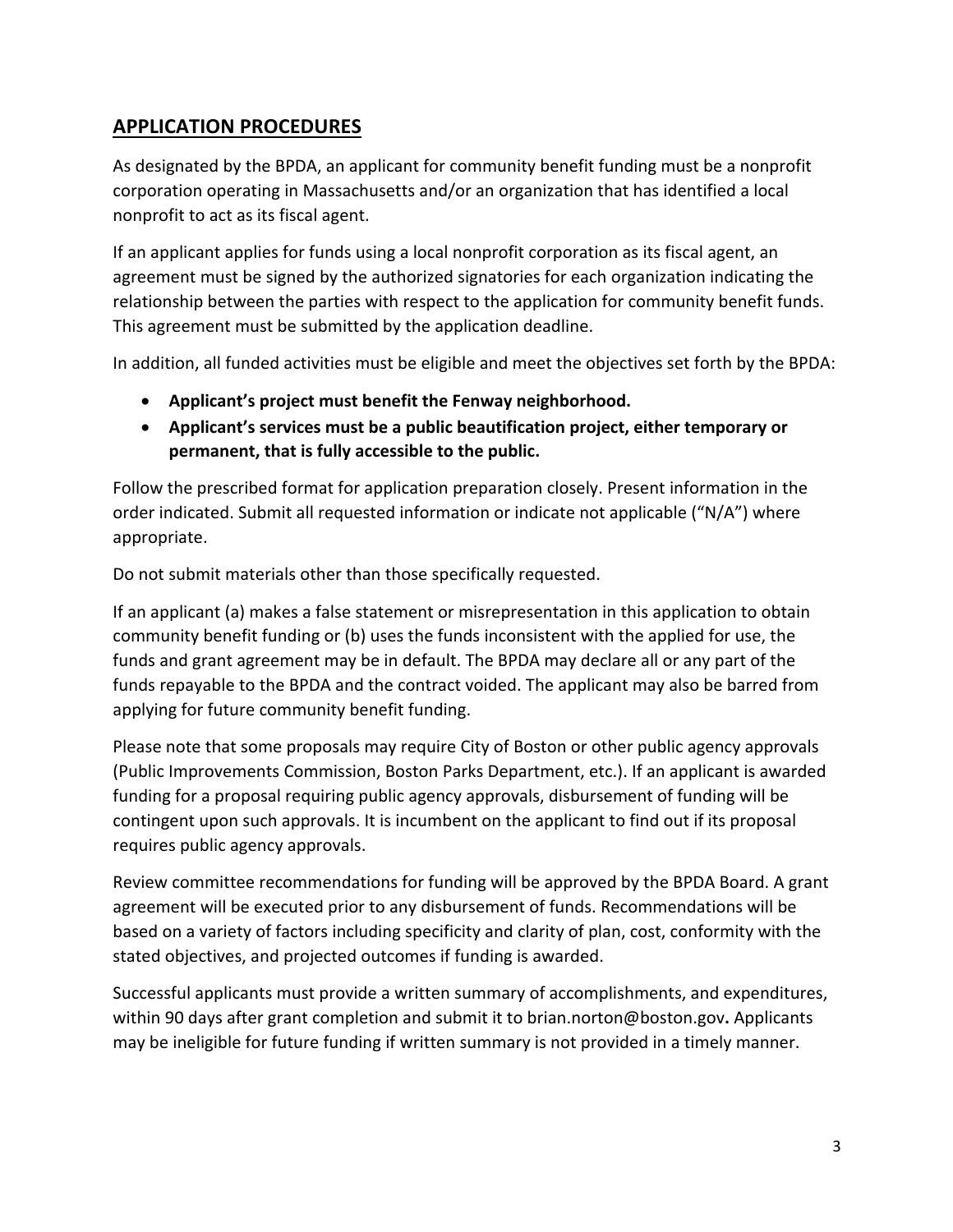## **APPLICATION EXECUTIVE SUMMARY**

| Total Amount Requested \$                                                                                                              |  |
|----------------------------------------------------------------------------------------------------------------------------------------|--|
| <b>Applicant Organization Name:</b>                                                                                                    |  |
|                                                                                                                                        |  |
|                                                                                                                                        |  |
|                                                                                                                                        |  |
|                                                                                                                                        |  |
|                                                                                                                                        |  |
|                                                                                                                                        |  |
| Is Applicant a 501(C)(3) Organization? Yes ______ No ______                                                                            |  |
| Federal Employer Identification Number: _______________________                                                                        |  |
|                                                                                                                                        |  |
|                                                                                                                                        |  |
|                                                                                                                                        |  |
|                                                                                                                                        |  |
|                                                                                                                                        |  |
|                                                                                                                                        |  |
| Organization has received funds from BPDA in the past 12 months<br>Organization has NOT received funds from BPDA in the past 12 months |  |
| Applications must be authorized and signed by an authorized signatory of the Organization:                                             |  |
| Name and Title of Authorized Signatory:                                                                                                |  |
|                                                                                                                                        |  |

\_\_\_\_\_\_\_\_\_\_\_\_\_\_\_\_\_\_\_\_\_\_\_\_\_\_\_\_\_\_\_\_\_\_\_\_\_\_\_\_\_\_\_\_\_\_\_\_\_\_\_\_\_\_\_\_\_\_\_\_\_\_\_\_\_\_\_\_\_\_\_\_\_\_\_\_\_\_\_\_\_

Signature of Authorized Signatory: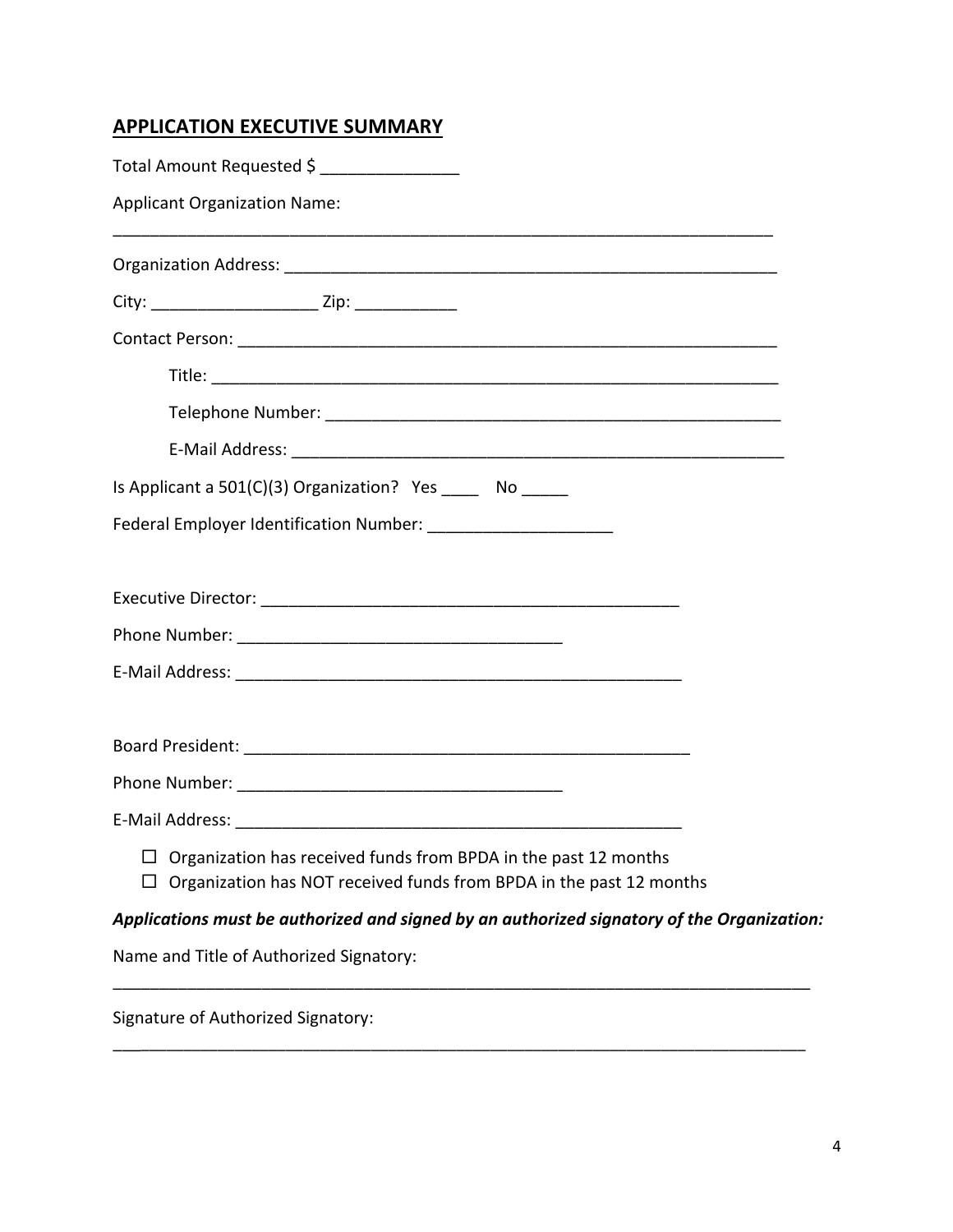# **Program Design**

1) Describe the specific activity or project to be performed with the funds and the goals of the program (1000 words maximum).

2) Describe the expected outcomes expected as a result of the program.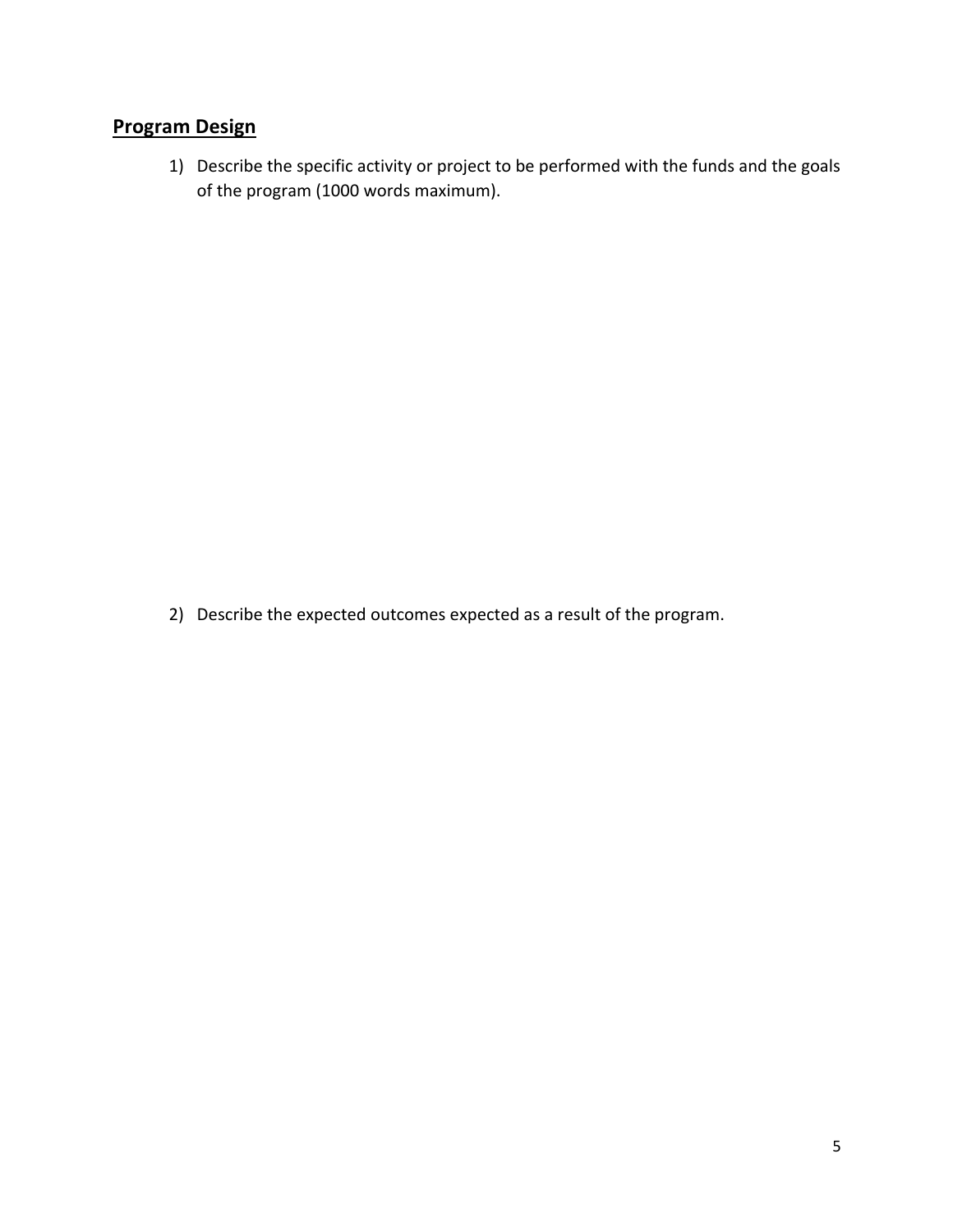3) List any stakeholders or partners involved in the project.

## **Experience**

1) How long has your organization been performing the specific activity for which you are applying? Describe your organization's experience in providing the service for which funding is requested (1000 words maximum).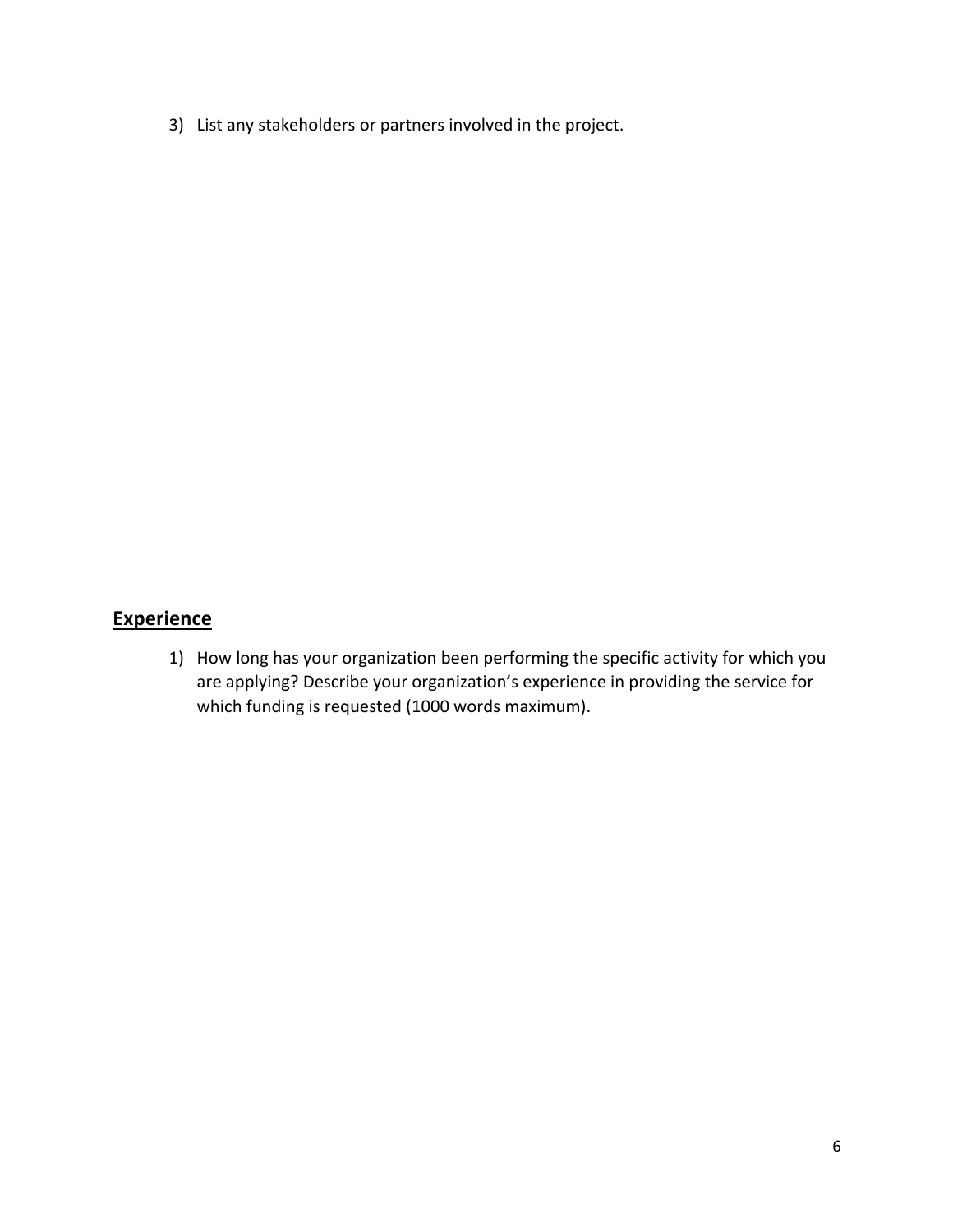2) If your organization plans to conduct the project in-house, how many staff will work on the project?\_\_\_\_\_ Describe your agency's specific staff experience in conducting this type of work (1000 words maximum).

3) If your organization plans to hire a contractor to perform some or all of the work, please name the contractor and describe their specific experience that qualifies them for the project.